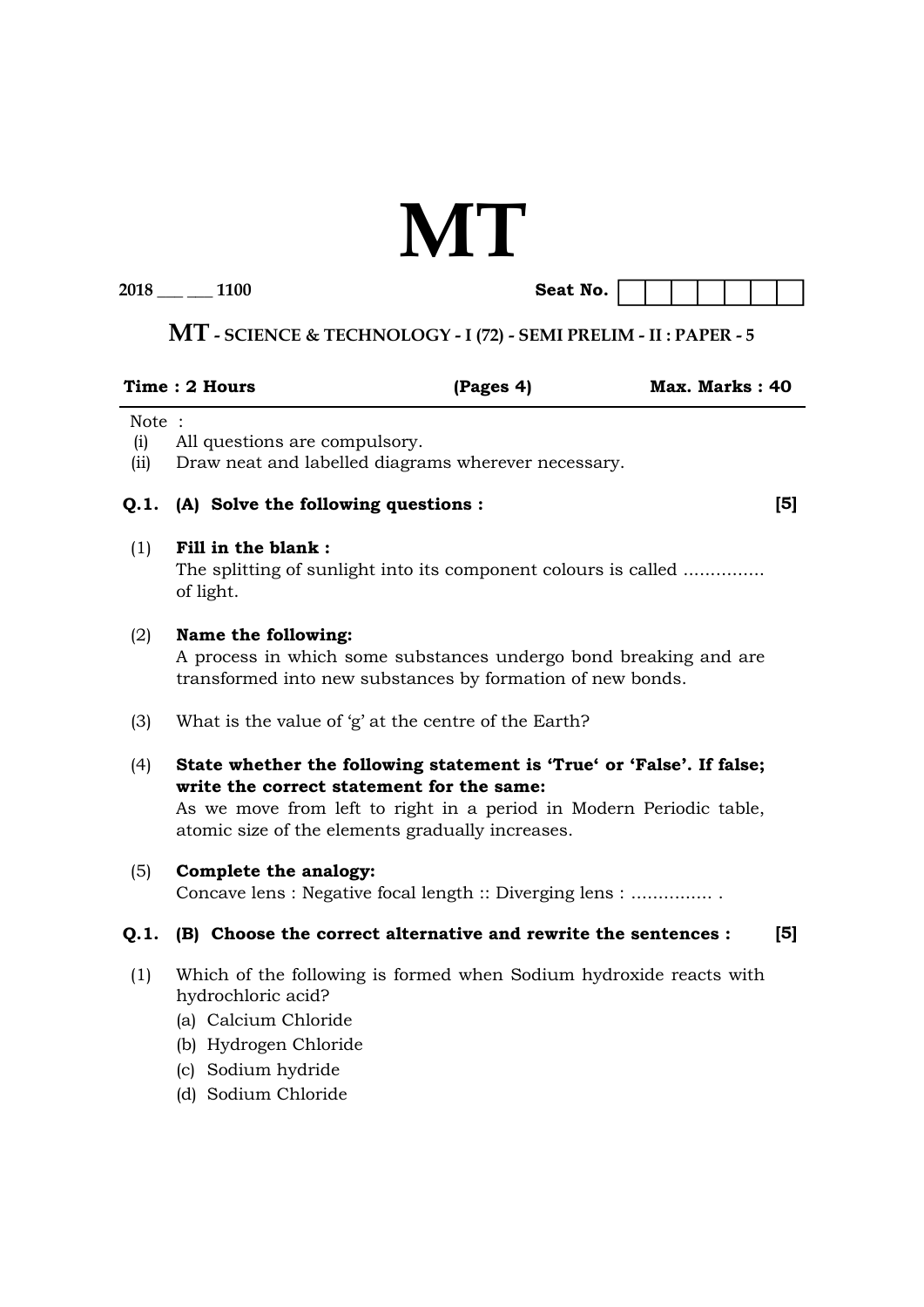- (a)  $\angle i$  >  $\angle r$  but  $\angle i$  =  $\angle e$
- (b)  $\angle i < \angle r$  but  $\angle i = \angle e$
- (c)  $\angle i$  >  $\angle e$  but  $\angle i$  =  $\angle r$
- (d)  $\angle i < \angle e$  but  $\angle i = \angle r$
- (3) The periodic time of a planet is 'T' and the mean distance of the planet from the Sun is 'r', then according to Kepler's third law ...................... . (a)  $T^2 \alpha r^3$ (b) T  $\alpha$  r<sup>3</sup> (c)  $T^2 \alpha r$  $2 \alpha r$  (d)  $T^3 \alpha r^2$
- (4) ...................... resembles alkali metals as well as halogens.
	- (a) Lithium (b) Sodium
	- (c) Hydrogen (d) Silicon
- (5) When an object is placed between  $F_1$  and  $2F_1$  in front of a concave lens, the image formed is ...................... .
	- (a) enlarged and erect
	- (b) diminished and erect
	- (c) real and enlarged
	- (d) diminished and inverted

#### **Q.2. Solve the following questions : (Any 5)**

 (1) **Explain what happens when following reaction takes place and give the balanced chemical equation :**

Potassium chromate solution is added to solution of Barium sulphate.

 (2) Let the period of revolution of a planet at a distance R from a star be T. Prove that if it was at a distance of 2R from the star, its period of revolution will be  $\sqrt{8}$  T.

#### (3) **Distinguish between:**

Mendeleev's periodic table and Modern Periodic table.

(4) Draw a ray diagram for object position at  $2F_1$  for a convex lens.

#### (5) Give scientific reason :

Respiration is considered to be an exothermic reaction.

**[10]**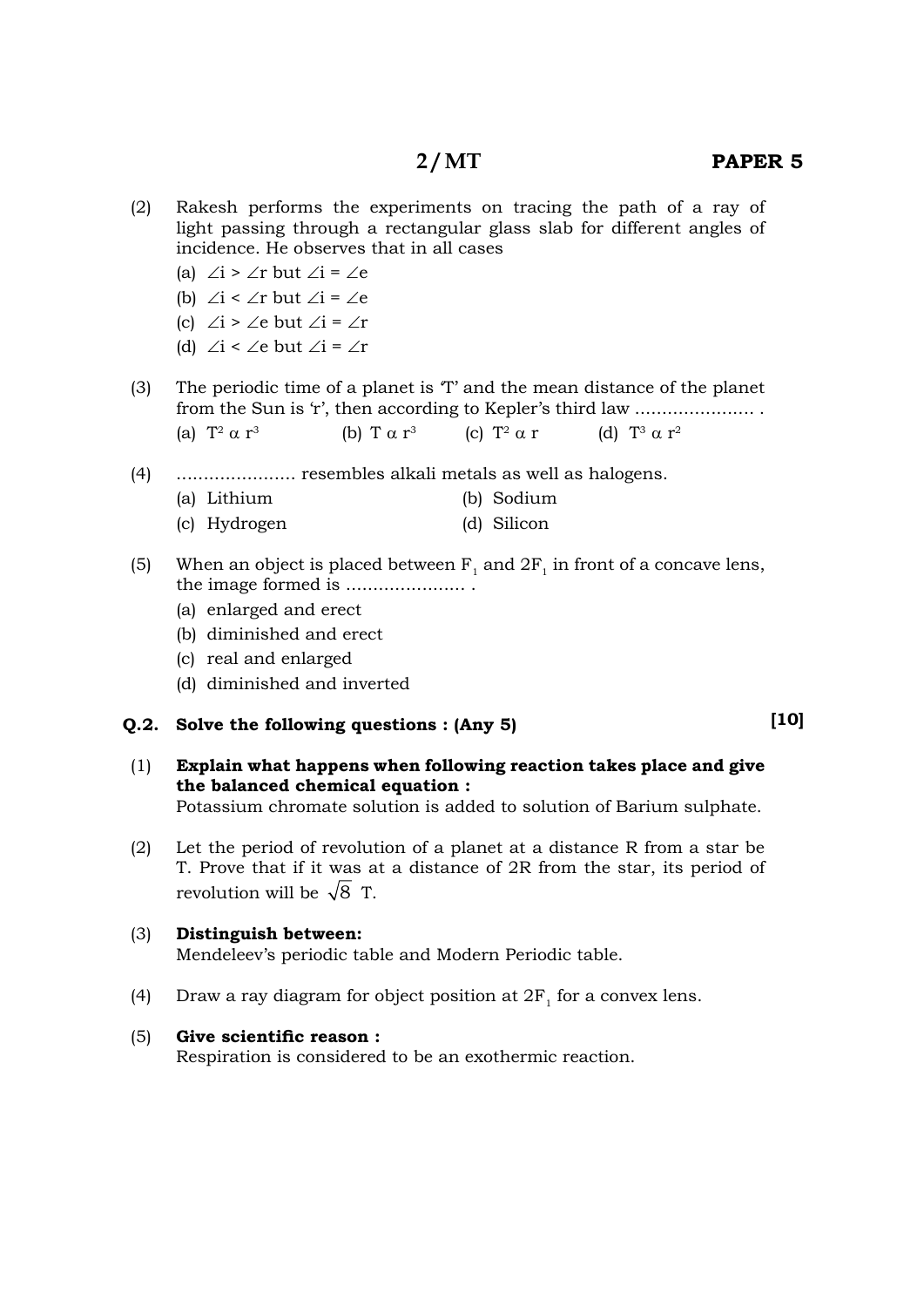$(6)$  Write down the electronic configuration of the following elements from the given atomic numbers. Answer the following question with explanation :

 $_{11}$ Na,  $_{15}$ P,  $_{14}$ Cl,  $_{14}$ Si,  $_{12}$ Mg

Which of these has largest atom?

(7) Give reason stars twinkle at night.

#### **Q.3. Solve the following questions : (Any 5)**

- (1) An iron ball of mass of 3 kg is released from height of 125 m and falls freely to the ground. Assuming that the value of g is  $10\mathrm{m/s^2},$  calculate
	- (i) time taken by the ball to reach the ground
	- (ii) velocity of the ball on reaching the ground
	- (iii) the height of the ball at half the time it takes to reach the ground.
- $(2)$  Define :
	- (i) Centre of curvature of a lens
	- (ii) Principal axis of a lens
	- (iii) Optical centre of a lens
- (3) Answer the following questions based on the concept of total internal reflection :
	- (a) What is the angle of incidence called as when angle of refraction is 90º?
	- (b) State any one phenomena in nature which is based on total internal reflection.
	- (c) State any one condition required for total internal reflection.
- (4) Give four uses of decomposition reaction.
- (5) Pritesh has spectacles. The power of the spectacles is –2.5D.
	- (i) Name the eye defect.
	- (ii) What is wrong with his eyeball?
	- (iii) Which spectacles will he use?
- (6) Write a note on Redox Reaction.
- (7) Merits of Modern Periodic table over Mendeleev's periodic table.